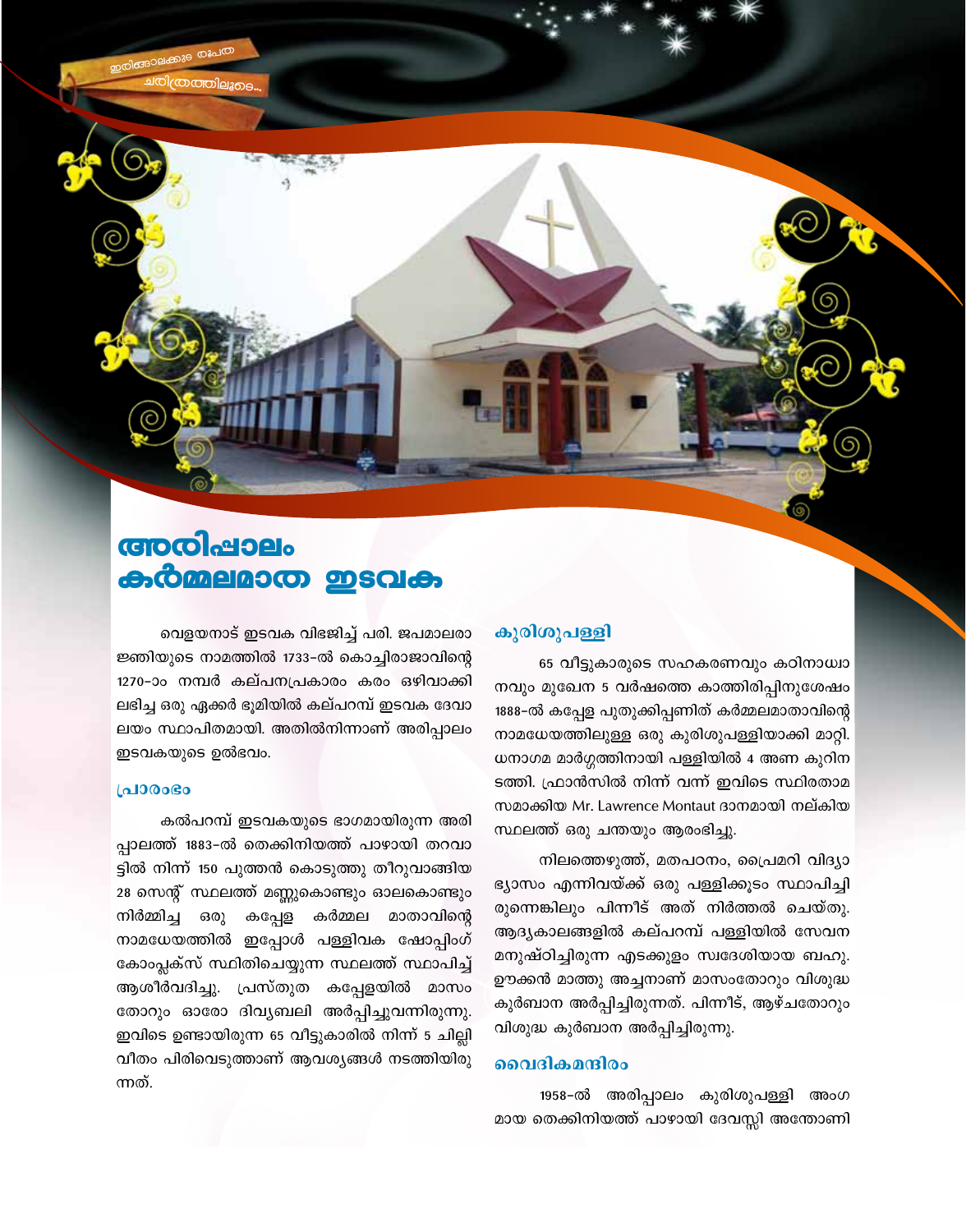

പഴയ പള്ളി

ക്കാടന്റെ കഠിനാധ്വാനവും ജനങ്ങളുടെ സഹക രണവും കൊണ്ട് 2 ലക്ഷം രൂപ ചെലവഴിച്ച് ഒരു ദേവാലയം പണി കഴിക്കുവാൻ സാധിച്ചു. 1977 ജനുവരി 5–ാം തിയ്യതി മാർ ജോസഫ് കുണ്ടുകുളം പിതാവ് ദേവാലയത്തിന്റെ കുദാശാകർമ്മം നിർവ്വഹിച്ചു. അതേവർഷം, സെപ്റ്റംബർ 8-ാം തിയ്യതി അരിപ്പാലം കർമ്മലമാതാ പള്ളി സ്വതന്ത്ര ഇടവകയായി പ്രഖ്യാ പിക്കപ്പെട്ടു. 1993–ൽ ബഹു. ജോയ് കടമ്പാട്ടച്ചന്റെ നേതൃ ത്വത്തിൽ പള്ളിയുടെ മദ്ബഹാ ആധുനിക ശില്പചാ രുതയോടെ മോടിപിടിപ്പിച്ചു. 2005 മുതൽ "കാർമ്മൽ വോയ്സ്" എന്ന പാരിഷ് ബുള്ളറ്റിൻ കേന്ദ്രസമിതി യുടെ നേതൃത്വത്തിൽ പ്രസിദ്ധീകരിച്ചുവരുന്നു.

### സിമിത്തേരി

വി. അന്തോണിസിന്റെ കപ്പേള

റവ. ഫാ. ലിയോൺസിയസ് CMI വികാരിയാ യിരുന്നപ്പോൾ മൊന്ത (Montaut) കുടുംബത്തിന്റെ സ്ഥലം വാങ്ങുവാനും ആധുനിക രീതിയിലുള്ള സിമിത്തേരി നിർമ്മിക്കുവാനും സാധിച്ചു. 1980 മേയ് 8-ാം തിയ്യതി ഇരിങ്ങാലക്കുട രൂപതാ ദ്ധ്യക്ഷൻ മാർ ജെയിംസ് പഴയാറ്റിൽ ഇത് ആശീർവദിച്ചു. വി. യൗസേപ്പുപിതാവിന്റെ നാമധേയത്തിലുള്ള കിഴക്കേ കപ്പേള ഈ കാലയളവിലാണ് നിർമ്മിച്ചതും ആശീർവ ദിച്ചതും. റവ. ഫാ. ജോൺ മാളിയേക്കൽ വികാരിയായിരുന്നപ്പോൾ സിമിത്തേരിയിലെ സ്ഥിരം കല്ലറകളുടെ പുതിയ ബ്ലോക്ക് പണി തീർത്തു.

### നവീകരണശ്രമങ്ങൾ

4.3.1981 ലാണ് സ്ഥിരമായ കൊടിമരം സ്ഥാപിച്ച് വികാരി റവ. ഫാ. പോൾ സി. അമ്പൂക്കൻ ആശീർവ്വാദകർമ്മം നട

തെങ്ങിൻ പള്ളിയ്ക്കുവേണ്ടി അഞ്ചര ഏക്കർ പറമ്പ് ദാനമായി നല്കി. കൂടാതെ, സ്ഥിരമായി നിയ മിതനാകുന്ന വൈദികന്റെ താമസത്തിനായി വൈദി കമന്ദിരം കൂടി പണികഴിപ്പിച്ചു. ഇവിടത്തുകാരുടെ



വൈദിക മന്ദിരം

ആത്മീയ കാര്യങ്ങൾ നിർവ്വഹിക്കുവാൻ തൃശ്ശൂർ രൂപ ത മെത്രാൻ റൈറ്റ് റവ. ഡോ. ജോസഫ് കുണ്ടുകുളം തിരുമേനി കല്പറമ്പ് പള്ളിയിലെ അസ്തേന്തിയായ റവ. ഫാ. ജോൺ അരിക്കാട്ടിനെ 1972 ഏപ്രിൽ മുതൽ നിയോഗിക്കുകയും അദ്ദേഹം ഇവിടെ സ്ഥിരതാമസ മാക്കുകയും ചെയ്തു.

അന്നത്തെ കൽപ്പറമ്പ് പള്ളി വികാരിയായി

രുന്ന റവ. ഫാ. ആന്റണി അക്കരക്കാരന്റെ സഹ കരണത്തോടെ, തുടർന്ന് ഇവിടേയ്ക്ക് സ്ഥലം മാറിവന്ന റവ. ഫാ. തോമസ് വാഴപ്പിള്ളി സി.എം.

ഐ. പള്ളി നിർമ്മിക്കുന്നതിനുള്ള പ്രാരംഭ പ്രവർത്തനങ്ങൾ നടത്തി. ബഹു. അക്കര ക്കാരനച്ചന് ശേഷം ബഹു. ആന്റണി പറോ ക്കാരനച്ചൻ വികാരിയായി.

## പുതിയ പള്ളി, ഇടവക

കുരിശുപള്ളി സ്ഥാപിതമായിരുന്ന

സ്ഥലം നന്നേ പരിമിതമായതിനാൽ ചന്തസ്ഥലം പള്ളി പണിയുന്നതിന് തിരഞ്ഞെടുത്തു. 1974 നവംബർ 24–ാം പുതിയ പള്ളിയുടെ തിയ്യതി ശിലാസ്ഥാപനകർമ്മം അഭിവന്ദ്യ പിതാവ് മാർ ജോസഫ് കുണ്ടുകുളം നിർവ്വഹിച്ചു. ബഹു. ജോസഫ് അറാശ്ശേരി അച്ചനുശേഷം 1975 ഡിസംബറിൽ ചാർജെടുത്ത റവ. ഫാ. സെബാസ്റ്റ്യൻ ഈഴേ